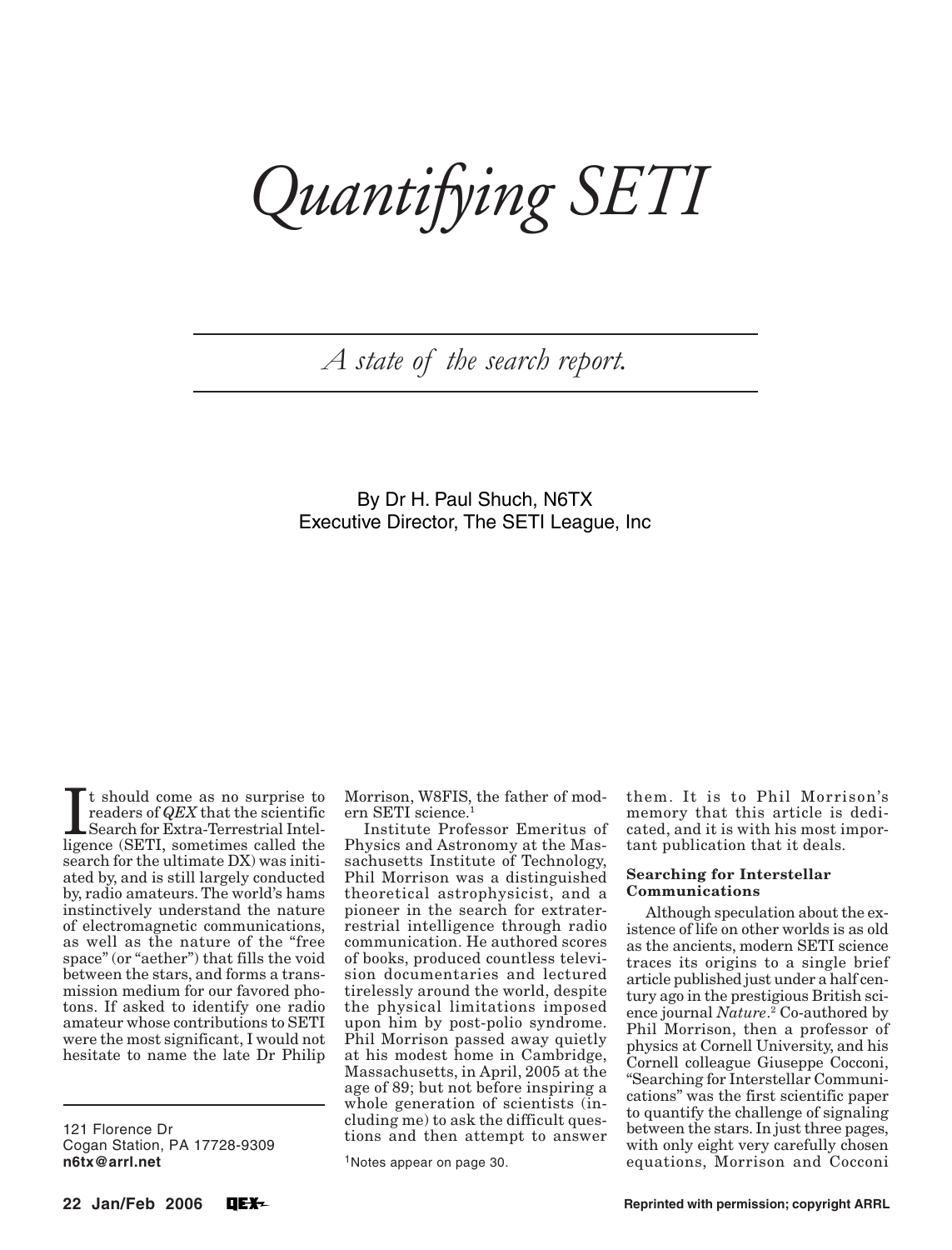sought to summarize all that was known, or could be known, about interstellar signaling using the best available technology of their day. Its four major section headings would form the syllabus for any contemporary course in radio communications: "The Optimum Channel," "Power Demands of the Source," "Signal Location and Bandwidth," and "Nature of the Signal and Possible Sources." We will revisit those same four subjects, plus a few more, in this paper.

These two scholars were probably the first to recognize a paradigm shift, as Earth was just beginning to develop the kinds of technologies that would take a search for alien emissions out of the realm of science fiction and into the scientific mainstream. More importantly, Cocconi and Morrison went so far as to suggest that SETI was a subject worthy not just of speculation and debate, but of serious observational study. Their concluding words are as valid today as they were in 1959: "We therefore feel that a discriminating search for signals deserves a considerable effort. The probability of success is difficult to estimate, but if we never search, the chance of success is zero."

#### **Fifty Years of Solitude**

In the wake of Cocconi's and Morrison's seminal article, we have indeed invested that considerable effort in a much deserved search. The first modern SETI Experiment, Frank Drake's 1960 *Project Ozma*, 3 was, in fact, in the construction stages even as the *Nature* article went to press. That Drake's assumptions and strategies closely paralleled Morrison's and Cocconi's, even though neither group knew anything about the other's work, is an indication of what I like to call the Parenthood Principle: When a great idea is getting ready to be born, it sets out in search of a parent. Sometimes, it finds more than one.

To his credit, Drake chose for his two target stars a couple of Morrison's and Cocconi's favorite candidates. He conducted his search at the very frequency they proposed. To his consternation, Drake failed to detect our cosmic companions. Nobody said this was going to be easy.

For 47 years now, various government agencies, educational institutions, non-profit entities and, yes, even Amateur Radio clubs,<sup>4</sup> have conducted hundreds of searches, from dozens of countries, over literally millions of frequencies, in all conceivable directions across  $4\pi$  steradians (the SI measure of angular area) of space and time.

They have all been precisely as successful as Drake's *Project Ozma*: To date, not *one single* verified emission of intelligent extraterrestrial origin has ever been observed and independently confirmed. To SETI's critics, it begins to seem as though even as we do search, the chance of success is zero.

Might it, in fact, be time to reexamine Cocconi's and Morrison's assumptions? In this article, we audaciously deconstruct the most important paper in the history of SETI science to update its methodology, bringing it in line with 21st-century technology.

### **The Optimum Channel**

Have you ever tried to work a DXpedition that didn't announce its frequencies in advance? "We'll be on the air next Wednesday," they might have advertised in *QST*, "on some ham band or other." So, you flip the band switch until you find one that is open, tune around until you hear a pileup and start calling. Sometimes, you get lucky.

Only do not expect to get lucky when that rare DX is ETI itself. First off, how do you know which bands are open? There is not likely to be a pileup lighting your way. And you do not even know for certain whether the DXpedition actually exists, much less whether it made it to that particular island in the interstellar sea.

You can improve the odds by choosing to monitor a portion of the electromagnetic spectrum where the band *might* be open. Morrison and Cocconi chose a different approach: identifying, and then excluding from the search space, those bands that were known *not* to be open to signals from beyond Earth: "Radio frequencies below ~1 Mc./s., and all frequencies higher than molecular absorption lines near 30,000 Mc./s.,…are suspect of absorption in planetary atmospheres." So, we can eliminate the very low- and very high-frequency ends of the electromagnetic spectrum. That still leaves a lot of band to scan!

Even if we guess right as to where the signal might appear on the dial, it still needs to override the background noise if we are to detect it on Earth. In their paper, Morrison and Cocconi quantified the most likely source of cosmic interference: the emission spectrum of the galactic continuum. Its known characteristics, which have not changed in the years since their article was published, allowed them to compute a frequency range with a minimum of spurious background. That broad interstellar communications band is centered around 10 GHz.

Okay, so we will search the microwave spectrum. But where, exactly? That broad noise minimum centered on 10 GHz is still more than a decade wide. That is to say, anywhere from 1 GHz to 30 GHz is fair game, if background noise is our primary consideration. Quoting from the original SETI article again, "A long spectrum search for a weak signal of unknown frequency is difficult." We need to narrow the search area. Earth's first SETIzens hoped there'd be a cosmic band plan, with a well publicized inter-species calling frequency. In "Searching for Interstellar Communications," one such frequency was proposed: "…just in the most favoured radio region there lives a unique, objective standard of frequency, which would be known to every observer in the universe: the outstanding radio emission line at 1,420 Mc./s.  $(\lambda =$ 21 cm.) of neutral hydrogen."

First observed from Earth in 1951, the hydrogen emission line<sup>5</sup> is indeed a cosmic calibrator. Hydrogen is, after all, the most abundant element in interstellar space. There's something like one hydrogen atom per cubic centimeter filling the black void between the stars. And hydrogen atoms chirp occasionally at the precisely known frequency cited above. Whereas the weak chirp of a lone cricket in an otherwise empty field might well go unnoticed, add the chirps of millions of its neighbors and the field resounds with a strong and healthy chorus. Point your antenna at the empty depths above, tune your microwave receiver to the hydrogen line, and the resulting audio is rather like unsquelching an FM handheld transceiver on an unused channel. Here, reasoned Morrison and Cocconi, is nature's crystal calibrator, marked out in hydrogen chalk for all to see.

Why would ETI choose to transmit on the hydrogen emission line? Morrison and Cocconi again: "It is reasonable to expect that sensitive receivers for this frequency will be made at an early stage of the development of radio astronomy. That would be the expectation of the operators of the assumed source, and the present state of terrestrial instruments indeed justifies the expectation. Therefore, we think it most promising to search in the neighbourhood of 1,420 Mc./s."

Note that they wrote "in the neighbourhood of" the hydrogen line. Of course, you wouldn't expect to hear ETI calling precisely on hydrogen's emission frequency. The hydrogen noise would drown out the signal. But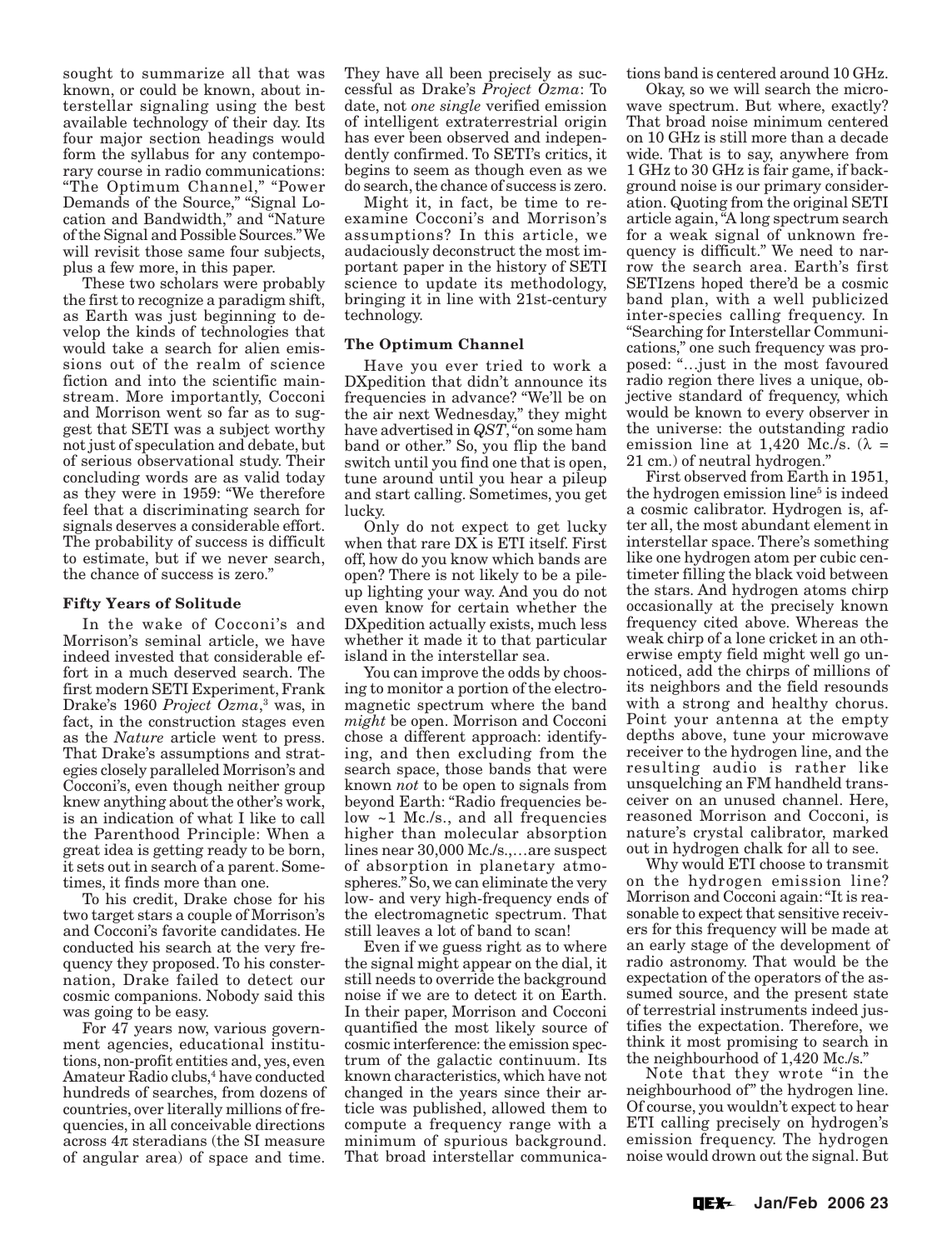tune around the band in that vicinity, they proposed. If hydrogen noise is present, ETI can't be far away.

That logic held so well in 1959 that, for his *Project Ozma* search, Frank Drake had already independently decided to tune his down converterequipped Hallicrafters across a band in hydrogen's general vicinity. It seemed like a good choice then. It still does today. If you must select but a single frequency on which to conduct a search for intelligently generated signals from an alien species, then 1420 MHz is as good a guess as any.

In the years A.D. (after Drake), SETI scientists have proposed numerous other such "magic frequencies." Several still seem like fair game and in fact, spot-frequency searches still go on. But in recent decades, a technological breakthrough has occurred which may well negate this kind of reasoning: the development of real-time multi-channel spectrum analyzers<sup>6</sup> (MCSAs). Whereas Drake's receiver, like most ham receivers, could only tune one narrow slice of spectrum at a time, today it is possible to monitor millions of channels at once. And that breakthrough has begun to change the way the SETI game is played.

What if instead of laboriously monitoring frequencies one by one, we could concoct the ultimate panadapter, capable of viewing the entire microwave spectrum, say, 1-100 GHz, simultaneously, in real time? The analytical tool that makes MCSAs possible is the fast Fourier transform (FFT), along with the powerful and affordable microcomputers on which today it can be run. Limited only by computer power, which, as Gordon E. Moore<sup>7</sup> reminds us, keeps doubling every year or two, we can now apply complex digital signal processing (DSP) techniques to the challenge of monitoring ever more channels across an increasingly wide spectrum, quickly approaching that lofty goal.

Today, even modest amateur SETI stations routinely monitor tens of thousands of channels, spread across tens to hundreds of kHz of the microwave spectrum. Our professional counterparts, with their presumed greater budgets and related resources, have expanded their searches to many tens of MHz at a time, divided into millions of DSP bins. (Our ambitious goal of monitoring tens of GHz of frequency span in real time still eludes us, but achieving that objective is just a matter of time.) So, guessing right about ETI's calling frequency is be-

coming ever less important, and in time the significance of Cocconi's and Morrison's channel recommendation may fade into obscurity. Still, if I had to choose just one frequency on which to conduct SETI….

### **Power Demands of the Source**

From listening for signals buried in QRM and QRN, we hams know that successful communication is achieved not just by maximizing signal amplitude, but rather by maximizing signal-to-noise ratio (SNR). To determine the signal amplitude required for interstellar communication, Cocconi and Morrison first computed the amplitude of the galactic background around the 21-cm hydrogen line. Their calculations, which have weathered the test of time, quantified the interference level across two-thirds of the sky. The authors noted, "Near the plane of the galaxy there is a background up to forty times higher." Fortunately, as viewed from Earth, there are promising target stars in all directions, so it was deemed possible to minimize QRN: "It is thus economical to examine first those nearby stars which are in directions far from the galactic plane."

"Searching for Interstellar Communications" introduced an equation for assessing the transmitter power required for overcoming the cosmic background radiation, assuming transmit and receive antennas of known and equal size. In 1959, the largest parabolic reflector on Earth was the Jodrell Bank 80-meter reflector.8 Given two such antennas separated by 10 light years, Cocconi and Morrison computed a required transmitter power "...which would tax our present technical possibilities." They then cited a planned Naval Research Laboratory antenna of 200 meters diameter, noting that between two such dishes, "The power needed is a factor of 40 lower, which would fall within even our limited capabilities." This was true even with the very crude microwave receivers of the day, and even lacking the DSP capabilities that we now enjoy.

Just a decade later, with the completion of the 305-meter Arecibo radio telescope,9 interstellar communication over a 10-LY path, using technology no more advanced than Earth already possessed, became entirely feasible, validating Cocconi's and Morrison's claim, "We can then hope to see a beam toward us from any suitable star within some tens of light years."

But that was then. What of now? Arecibo is still our largest radio telescope, although significantly larger capture areas are contemplated through presently planned arrays of thousands of modest antennas. But thanks to the solid-state revolution, spurred by the needs of our terrestrial telecommunications infrastructure, receiver noise temperatures have decreased from thousands to mere tens of kelvins. A combination of improved frequency stability and advanced DSP techniques has reduced our channel bandwidths—and with them, our corresponding receiver noise—from tens of kHz to mere tenths of Hz. Today, we have available microwave power amplifiers putting out megawatts of RF. Considering the very best technology extant on Earth, I compute that two Arecibos can now communicate with each other not merely over tens of LY, but rather over tens of *thousands* of LY.

Different SETI scientists come up with different solutions to the very same equations, depending upon their underlying assumptions. Frank Drake himself (onetime Director of the Arecibo Observatory, and thus as knowledgeable about its capabilities as anyone) once computed the communications range between a pair of Arecibos. He determined that they could complete a QSO from anywhere within the Milky Way galaxy,<sup>10</sup> a result which supposes a range on the order of 100,000 LY. My own solution suggests a more modest 30,000 LY range, under the very best of circumstances.<sup>11</sup> Expressed in terms of signal strength, that's about a ten dB discrepancy. Drake responded to my result by stating, "All the parameters used in the Arecibo numerical example are plausible. The point was to show that if one tried hard, one could detect an Arecibo anywhere in the Galaxy."12 Without belaboring the precise computations, suffice it to say that Drake and I agree on the big picture: Recent advances have it made it entirely possible, using technology no more advanced than that which was possessed on Earth by the end of the 20th Century, to communicate between the stars, over very vast distances indeed.

And yet, despite these advances, and despite the best efforts of some very talented scientists and technologists, SETI success still eludes us. Might there be other factors that we have overlooked?

## **Signal Location and Bandwidth**

In Morrison's and Cocconi's paper, great attention was paid to the expected Doppler shift—and the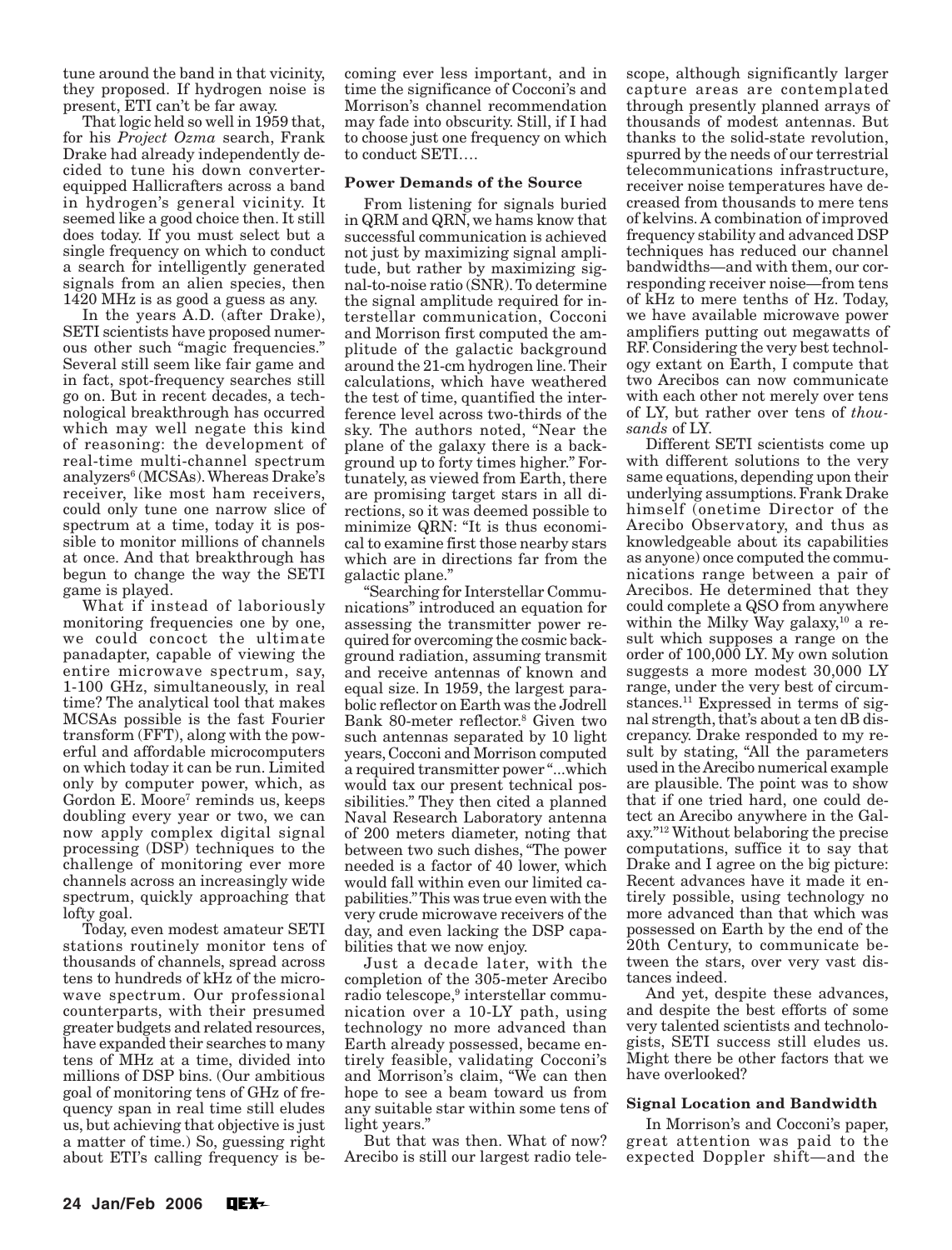corresponding difference between transmitted and received frequency of hydrogen-line signals emanating from planets orbiting their stars. While such considerations were significant in the case of magic frequencies and single-channel receivers, our previously mentioned development of multi-channel spectrum analyzers tends to make the issues moot. But there is another reason to concern ourselves with Doppler shift, and it is not the absolute frequency change, but rather the *rate* of frequency change over time, that is significant.

Consider a deliberately beamed beacon, sent Earthward from a planet orbiting a distant star. It is evident and quantifiable that there will be a change in frequency over time as that signal arrives at Earth's vicinity. That frequency change is dominated by the rotation of the originating planet, but also contains components corresponding to the planet's orbit around its star, as well as its local sun's motion relative to the galactic center. One would hope that a technologically advanced civilization wishing to make its presence known would make the task of detection as easy as possible for us mere adolescents. One of the ways they could do so is to chirp their transmitter's frequency to compensate for the relative motions of their planet and star, with respect to the Galactic Center of Rest. The mathematics of such drift compensation is relatively straightforward.

However, even with Doppler compensation at the transmit end of the path, the frequency of the signal received on Earth will still change over time, because of the Doppler components imposed by the relative motions of our own planet, and our own star. These too are easily computed, and we could in theory chirp our own receiver's local oscillator in compensation for them, resulting in a fixed frequency of reception.

On the other hand, a received signal which varies over time has certain benefits, when one attempts to validate it as being extraterrestrial in origin. Consider that Earth suffers from extreme RF pollution of its own making, from terrestrial and orbital sources of RF. Separating the cosmic wheat from the terrestrial chaff is becoming ever more challenging as we continue to despoil our electromagnetic environment. And the Doppler shift imposed on a received signal by our planet's relative motion is an excellent indicator of its interstellar origin.

Consider an interfering signal ema-

nating from a terrestrial source. That signal was generated on a rotating and revolving planet, but also received on that same rotating and revolving planet. Hence, the relative motion between the points of transmission and reception is zero, and the received signal is stable in frequency over time. In contrast, a signal emanating from a low-Earth-orbiting (LEO) satellite, as received on Earth, exhibits significant Doppler shift, its frequency varying as an S-curve over time. Both cases, that of fixed frequency and that of rapid Doppler, can be readily excluded from further analysis as emissions of human origin.

In between these two extremes, there is the case of a signal with slow and steady Doppler shift, consistent with Earth's motion with respect to the stars. Any signal whose frequency change matches that expected by sidereal motion is a likely candidate for further analysis. Thus, modern SETI experiments attempt to measure the rate of a candidate's frequency change over time to help us in identifying it as being of extraterrestrial origin. This kind of analysis, impractical in SETI's infancy, is light work for today's signal analysis computers.

There are two ways to increase the sensitivity of our receivers when recovering a weak CW source: through decreasing the detector's bandwidth, or through averaging many samples (increasing signal integration time). Once we have solved the Doppler equations for sidereal motion, it is feasible to employ both techniques in parallel. Morrison and Cocconi proposed as much in their 1959 paper: "Of course, the smaller the bandwidth chosen, the weaker the signal which can be detected…. It looks reasonable for a first effort to choose a bandwidth  $\Delta f$ <sub>d</sub> normal for 21 cm. practice, but an integration time τ longer than usual. A few settings should cover the frequency range *F* using an integration time of minutes or hours."

In 1959, IF filtering with LC circuits and hardware integration with RC networks ruled the day, limiting our capabilities with respect to both variables. Today's DSP techniques allow us a wider set of options and permit almost arbitrarily narrow bin widths, as limited only by signal dispersion in the interstellar medium, and equally arbitrary integration times, limited only by the visibility of the source. These flexibilities hold the potential for significantly increasing our receive station's sensitivity, at the expense of adding perhaps more degrees of freedom than we wish to tolerate in the task of SETI signal analysis.

### **Nature of the Signal and Possible Sources**

It's reasonable to expect that any artificially generated signals detected by Earth's SETI projects most likely would have emanated from a radio transmitter on a planet's surface, or on one of a planet's moons. Planets are not particularly easy to detect from Earth. In fact, though we know of 168 extrasolar planets at the time of this writing, $13$  it is only within the past decade that we have been able to detect them at all. Detecting planets' moons is even more challenging. However, planets orbit stars that are quite visible, and we have rather strong knowledge about the characteristics of those stars most likely to accommodate potentially habitable planets. So the very first SETI experiments concentrated on identifying likely candidate stars.

"The first effort," wrote Cocconi and Morrison, "should be devoted to examining the closest likely stars. Among the stars within 15 light years, seven have luminosities and lifetimes similar to those of our Sun. Four of these lie in the direction of low background…. There are about a hundred stars of the appropriate luminosity among the stars of known spectral type within some fifty light years. All main-sequence dwarfs between perhaps *G0* and *K9* with visual magnitudes less than about +6 are candidates."

Early SETI concentrated on precisely those stars identified in "Searching for Interstellar Communications." When pursuing his *Project Ozma*, Drake trained a single 85-foot dish on two of those nearby stars specifically identified by Morrison and Cocconi, though at but a single frequency, and for just a few days in April of 1960. Later studies surveyed those two candidates more extensively, along with all hundred of the mentioned promising stars within fifty light years of our Sun.

But our Milky Way galaxy contains some *four hundred billion* stars, and it is just one of perhaps a hundred billion galaxies! That makes the number of candidate star systems truly mind-boggling. The very best lists of candidate "good suns" go out only a few hundred light years, and include only perhaps a few thousand stars. Beyond that distance, the waters are relatively uncharted.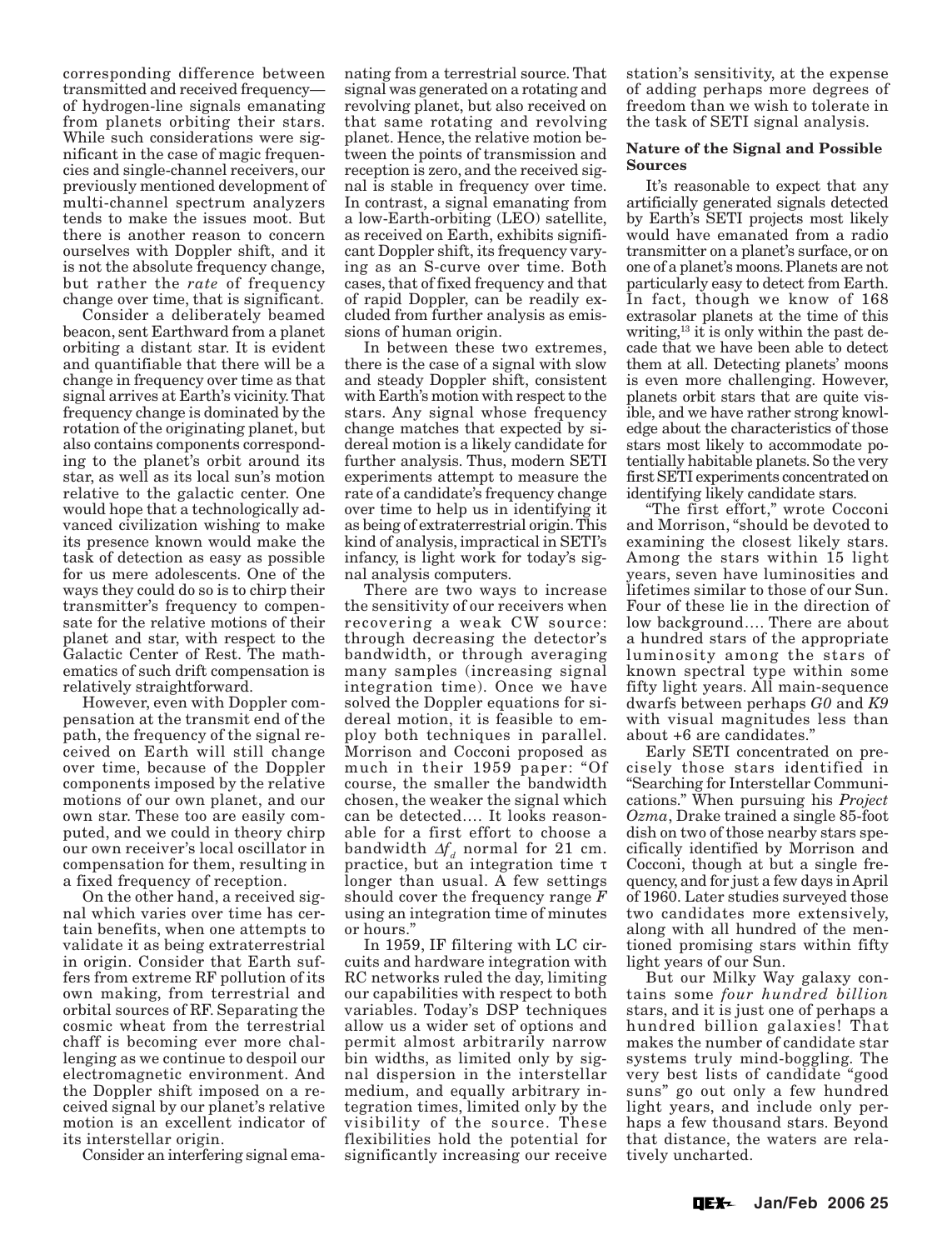A targeted search of promising Sun-like stars makes sense if extraterrestrial radio-using civilizations are relatively commonplace. That is, if there are many such civilizations, then the average distance between them is small, and ETI's home planet may in fact be orbiting a star now in one of our catalogues. But what if radio-using civilizations are scarce? Then, it stands to reason that the distance between oases is great in the interstellar desert. Under those circumstances, a potential life site may not even appear on our maps, its interesting stars being completely unknown to us. And, should scarcity be the rule, a targeted search of known

stars is unlikely to prove productive. Another search strategy is called for.

That other search strategy is the all-sky survey. It differs from the targeted searches of early SETI in that no particular direction on the sky is favored. Rather than pointing at known stars, the sky survey sweeps out broad expanses, eventually sampling the whole sky visible from a given location in hopes of stumbling across an interesting signal. It's tedious and time-consuming work; but if you do not know which star ETI calls home, the best way to stumble across his signals may be to look in all directions.

diverges from Cocconi's and Morrison's search modality: by introducing a complementary search strategy—the all-sky survey—to fill the gaps left by targeted searches. Since we do not know for certain whether alien plentitude or scarcity holds true, we must conduct both searches until one or the other hits pay dirt.

Targeted searches fall well into the realm of the monster radio telescopes, of which Arecibo is the prime example. If you wish to point at a particular known star, you should do so with the highest-gain, most-directional antenna at your disposal to minimize interference from other potential emit-

Here then is where modern SETI

# **The SETI League, Inc. Link Analysis**

User specifies variables shown in **Bold**

# Transmitter:

| Frequency = $1420 \text{ MHz}$ ;                                                  | $\lambda =$ | 21.1 cm |                            |
|-----------------------------------------------------------------------------------|-------------|---------|----------------------------|
| Transmit Power = $1.0E+06$ W =                                                    | 60.0        | $dBW =$ | 90.0 dBm                   |
| Eff. Antenna diam. $=$ 305 meters $=$                                             | 1001 ft     |         |                            |
| Illum. Efficiency = $70\%$                                                        |             |         |                            |
| Computed Antenna Gain =                                                           | 1.4E+07     |         | $Ap = 71.6 \text{ dBi}$    |
| Antenna Half Power Beamwidth =                                                    | 7.1E-04     |         | radian = $4.1E-02$ degrees |
| Effective Isotropic Radiated Pwr =                                                | $1.4E + 13$ | $W =$   | 161.6 dBm                  |
| Path:                                                                             |             |         |                            |
| Range = $1.3 \text{ parses} =$                                                    | 4.238       |         | $LY = 4.0E+16$ m           |
| Free Space Isotropic Path Loss =                                                  |             |         | 367.5 dB                   |
| Incident Isotropic Power = $EIRP - path loss =$                                   |             |         | $-206.0$ dBm               |
| Receiver:                                                                         |             |         |                            |
| Eff. Antenna diam. $=$ 3.7 meters $=$ 12.1390833 ft<br>Illum. Efficiency = $60\%$ |             |         |                            |
| Computed Antenna Gain =                                                           | 1.8E+03     |         | $Ap = 32.6$ dBi            |
| Antenna Half Power Beamwidth =                                                    | 5.9E-02     |         | radian = $3.4E+00$ degrees |
| Drift Scan Time (zero declination) =                                              | $1.3E + 01$ |         | $min = 807.9$ sec          |
| Recovered Power =                                                                 | P inc       |         | $+ G$ ant = $-173.4$ dBm   |
| System Noise Temperature =                                                        | 50          |         | $K = -7.6$ dB/To           |
| Detector Noise Bandwidth =                                                        | $\mathbf 1$ |         | $Hz = 0.00 dB/Hz$          |
| Receiver Noise Threshold = $kTB = 6.9E-22$                                        |             |         | $J/S = -181.6$ dBm         |
|                                                                                   |             |         |                            |
| Integration $Time =$                                                              | 10          | $sec =$ | $5.0$ dB/cy                |

SIGNAL TO NOISE RATIO 13.2 dB

**Fig 1—Arecibo from Alpha Centauri.**

**26 Jan/Feb 2006** DE<del>X</del>~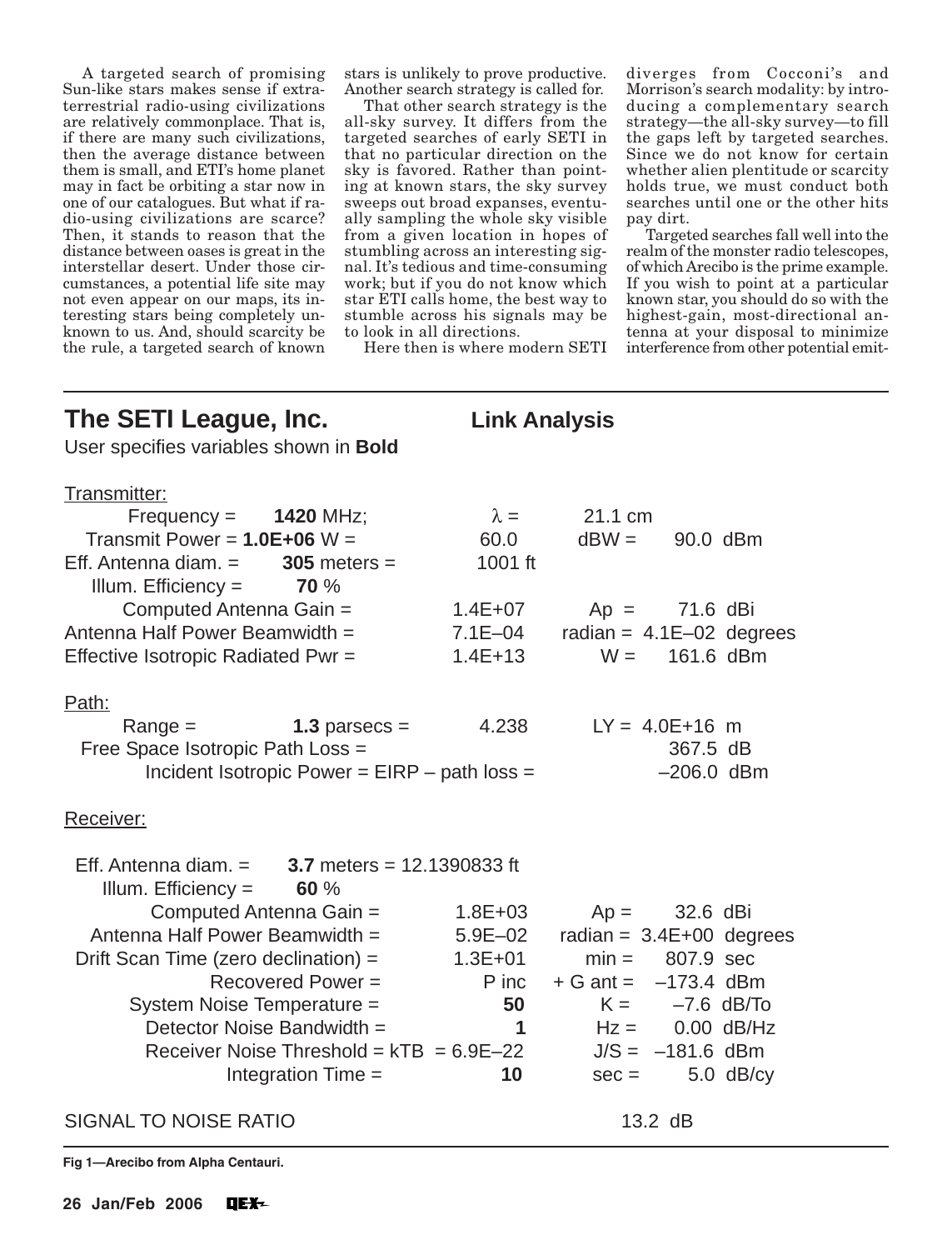ters. So for years, SETI was thought to require the kinds of facilities that only governments could afford. This is why the modestly funded NASA SETI program of the late 20th Century still consumed \$12.5 million a year. That Congress terminated this planned tenyear search, just one year in, is proof that SETI was requiring the kinds of facilities that *not even* governments could afford.

All-sky surveys work with a different trade-off. It is true that large antennas have high gain and are sensitive to weak signals. But if our objective is to cover all  $4\pi$  steradians of the sky, that sensitivity is buried under the burden of being blind to

99.9999% of the sky at a given time. For all-sky surveys, perhaps it makes more sense to sacrifice sensitivity for sky coverage.

That is where amateur SETI comes in, and with it, a new paradigm: SETI is possible with the kinds of facilities *you and I* can afford. The radio amateur's rather modest antenna, with a sensitivity two or three orders of magnitude below that of Earth's giant dishes, has the advantage of seeing hundreds to thousands of times more sky. A reasonable number of such antennas (on the order of 100, a critical mass achieved by The SETI League perhaps five years  $ago^{14}$  can scan the whole sky once per day. A

more ambitious number, say 5000 such SETI stations, can monitor the whole sky *all the time, in real time*. This is the philosophy underlying Earth's most ambitious all-sky SETI survey, The SETI League's *Project Argus*, an initiative of radio amateurs around the world, which Phil Morrison enthusiastically supported during his last decade of life. Searching for interstellar communications, Morrison realized, had come to involve search strategies that went beyond merely identifying interesting nearby sun-like stars.

## **How Near Do We Hear?**

Computed detection ranges esti-

# **The SETI League, Inc. Link Analysis**

User specifies variables shown in **Bold**

| Transmitter:                                    |               |             |                            |           |  |
|-------------------------------------------------|---------------|-------------|----------------------------|-----------|--|
| Frequency = $1420$ MHz;                         |               | $\lambda =$ | 21.1 cm                    |           |  |
| Transmit Power = $1.0E+06$ W =                  |               | 60.0        | $dBW = 90.0$ dBm           |           |  |
| Eff. Antenna diam. $=$ 305 meters $=$           |               | 1001 ft     |                            |           |  |
| Illum. Efficiency = $70\%$                      |               |             |                            |           |  |
| Computed Antenna Gain =                         |               | $1.4E + 07$ | $Ap = 71.6$ dBi            |           |  |
| Antenna Half Power Beamwidth =                  |               | $7.1E - 04$ | radian = $4.1E-02$ degrees |           |  |
| Effective Isotropic Radiated Pwr =              |               | $1.4E + 13$ | $W =$                      | 161.6 dBm |  |
| Path:                                           |               |             |                            |           |  |
| $Range =$                                       | 6 parsecs $=$ | 19.56       | $LY = 1.9E+17$ m           |           |  |
| Free Space Isotropic Path Loss =                |               |             |                            | 380.8 dB  |  |
| Incident Isotropic Power = $EIRP - path$ loss = |               |             | $-219.2$ dBm               |           |  |

# Receiver:

| Eff. Antenna diam. $=$ 3.7 meters $=$ 12.1390833 ft                                                 |             |                            |                      |             |
|-----------------------------------------------------------------------------------------------------|-------------|----------------------------|----------------------|-------------|
| Illum. Efficiency = $60\%$                                                                          |             |                            |                      |             |
| Computed Antenna Gain =                                                                             | $1.8E + 03$ | $Ap = 32.6$ dBi            |                      |             |
| Antenna Half Power Beamwidth =                                                                      | $5.9E - 02$ | radian = $3.4E+00$ degrees |                      |             |
| Drift Scan Time (zero declination) =                                                                | $1.3E + 01$ | $min = 807.9$ sec          |                      |             |
| Recovered Power =                                                                                   | P inc       | $+ G$ ant = $-186.7$ dBm   |                      |             |
| System Noise Temperature =                                                                          | 50          |                            | $K = -7.6$ dB/To     |             |
| Detector Noise Bandwidth =                                                                          | 1           |                            | $Hz = 0.0 dB/Hz$     |             |
| Receiver Noise Threshold = $kTB = 6.9E-22$                                                          |             |                            | $J/S = -181.6$ dBm   |             |
| Integration $Time =$                                                                                | 10          | $sec =$                    |                      | $5.0$ dB/cy |
| $\bigcap_{n=1}^{\infty}$ $\bigcap_{n=1}^{\infty}$ $\bigcap_{n=1}^{\infty}$ $\bigcap_{n=1}^{\infty}$ |             |                            | $\sim$ $\sim$ $\sim$ |             |

SIGNAL TO NOISE RATIO 0.0 dB

**Fig 2—Maximum Range Calculation for Amateur SETI.**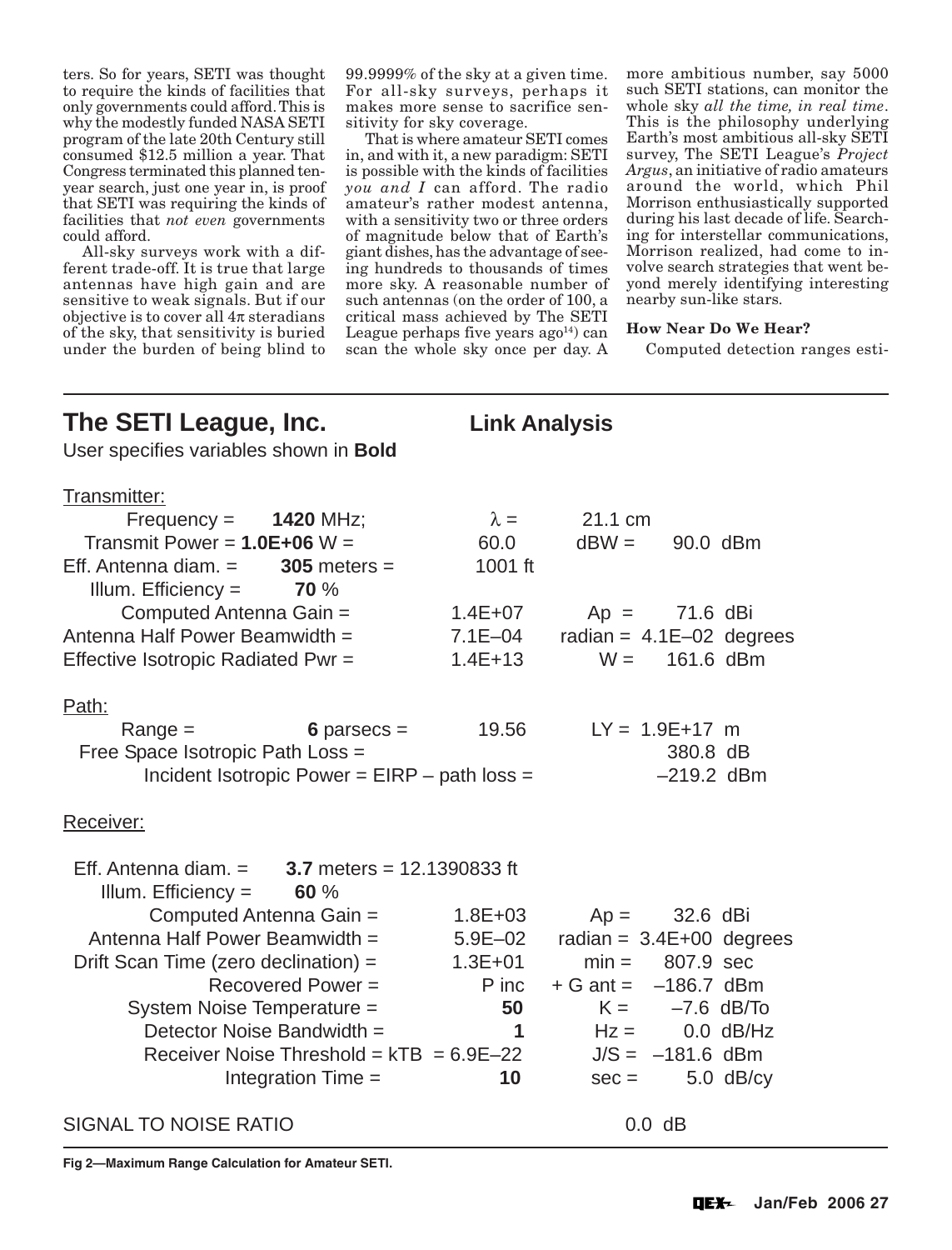mated at tens of thousands of light years between similarly equipped Arecibos may be all well and good, but how many of us are blessed with an Arecibo in our backyard? A more important question might be, "At what distance can I, with my typical backyard amateur SETI station, expect to detect an alien Arecibo beaming my way?" It is an important question because, as the late SETI pioneer Dr Bernard Oliver wrote in 1995, "If your system wouldn't detect the strongest signal the ETI might radiate, even if it came from the nearest star, then years of listening, or thousands doing it, won't improve the chance of success. To cross the Golden Gate, we need a bridge about 10,000 feet long. Ten thousand bridges...one foot long won't hack it."<sup>15</sup>

So let us run the numbers. My well-documented16 backyard SETI station is typical of hundreds now operational or under construction around the world. It features a parabolic dish 3.7 meters in diameter, illuminated at 60% efficiency. My system noise temperature (including LNA noise figure, feed line losses, antenna noise temperature, and sky noise looking far from the galactic center) is on the order of 50 kelvins. My DSP software is set up for 1-Hz bin widths and 10 seconds of integration time. Assume a CW beacon from an alien Arecibo, running a 1-megawatt transmitter, beamed our way. My signal analysis spreadsheet<sup>17</sup> (Fig 1) shows, given the 1.3-parsec range to the very nearest star, that we can expect an impressive 12 dB SNR. That's an S-2 from Alpha Centauri, folks!

Perhaps even more interesting is the maximum range of detectability for the system described above. Let's assume that a unity (0-dB) SNR is adequate to identify the DX station. (Many of us routinely claim contacts where the signal was in fact well below the noise threshold; for EME contacts, negative SNRs are almost obligatory!) Note in Fig 2 that our maximum range for 0 dB SNR is on the order of twenty light years. Within that modest range are several dozen Sun-like stars, including Morrison's and Cocconi's most promising candidates, several of which are now known or expected to harbor planetary systems. So contrary to Barney Oliver's cautionary statement, we amateurs appear well able to cross the Golden Gate, even with our humble equipment. Whether there is anyone waiting for us at the other end of the bridge remains to be seen.

## **Factors Beyond Our Control**

We have established that even a modest amateur SETI station can detect emissions from a civilization no more technologically advanced than our own, if it resides within 20 light years or so of Earth, and if it happens to be beaming toward us from the equivalent of our own Arecibo Observatory. But, how likely is ETI to actually direct a beacon our way, even given its existence in the right neighborhood, at the right technological level, in the right timeframe? Here I can only speculate about factors which are, in the words of the cynical Vicomte de Valmont in the De Laclos novel.<sup>18</sup> "completely beyond my control."

Social scientists tell us that only two possibilities motivate all human actions: altruism and self-interest, although some argue that even seemingly altruistic acts are performed with an underlying selfish motive. Can we imagine selfish or altruistic reasons why another civilization would expend considerable resources on the deliberate transmission of electromagnetic signals over interstellar distances? Much has been written about the altruistic case,<sup>19</sup> less about the selfish possibilities.

Successful altruistic civilizations, it has been theorized, harbor an innate desire to share their cultural wealth with those less fortunate. Such civilizations may consider it a cosmic imperative to undertake the transmission of their accumulated knowledge and experience to younger, emerging species. If this theory holds, we stand on the brink of reception of *Encyclopaedia Galactica*, a knowledge base that can transform human existence in ways we cannot begin to imagine. This justification for human SETI endeavors is only warranted if our cosmic companions are disposed to such generosity.

But what of the other possibility, that our galactic neighbors might choose to transmit in our direction, strictly out of self-interest? Of what possible benefit could such a transmission be to civilizations presumed older, wiser, and more capable than we? It's easy to concoct scenarios whereby the very act of reception of interstellar signals is somehow damaging to humanity and advantageous to the transmitting species. Competition rules the jungle, so why not the cosmos? And as Earth is, in essence, a paranoid planet, any such scenario that you can imagine will easily attract a host of followers willing to embrace it. I believe this says far more about the human condition than it does the alien. Further, such speculations have served to inhibit the acceptance and growth of SETI science on Earth as though, somehow, one can believe that turning a deaf ear to the universe can somehow protect us from harm.

There is a third possibility, little discussed in the literature, as to why we might someday find ourselves on the receiving end of an interstellar CQ. We believe that time and space are finite. Civilizations, as far as we understand the laws of nature, can be long-lived but not eternal. Imagine a technologically advanced civilization facing its own inevitable demise. Might it not wish to put its whole history and culture into an electromagnetic time capsule—a modern message in a bottle—in hopes that someone else (maybe us) might pluck it out of the cosmic pond, and simply know that they were? Might not they transmit in the hopes of achieving a degree of immortality? Might not we?

Given the above possibility, I can envision someday receiving a beamed transmission from a civilization long dead. It would seek to inform us about their art, culture, society, history, spirituality, hopes, dreams, and aspirations. Such a transmission could be an unparalleled look into a neighboring civilization's past—and humanity's future.

### **What Next for Amateur SETI?**

The nonprofit, membership-supported SETI League, Inc<sup>20</sup> is a ham club formed in 1994, in the wake of Congressional cancellation of the short-lived NASA SETI program, to keep the search alive. During its first decade, the club's emphasis was on technical education. Our members wrote dozens of articles and papers, and gave scores of presentations $21$  to like-minded radio amateurs at such meetings as the annual AMSAT Space Symposium; the Central States, Mid-Atlantic, West Coast, Northeastern, and Southeastern VHF Conferences; Society of Amateur Radio Astronomers meeting; International Space Development Conference; Dayton Hamvention; various ARRL Division and National Conventions; and elsewhere. Our mission in those early years was to demonstrate that credible science could be done by amateurs, with amateur equipment, and that assembling a workable SETI radio telescope was not only feasible, but affordable and rewarding.

During its second decade, the focus of The SETI League is shifting somewhat, into more of a coordination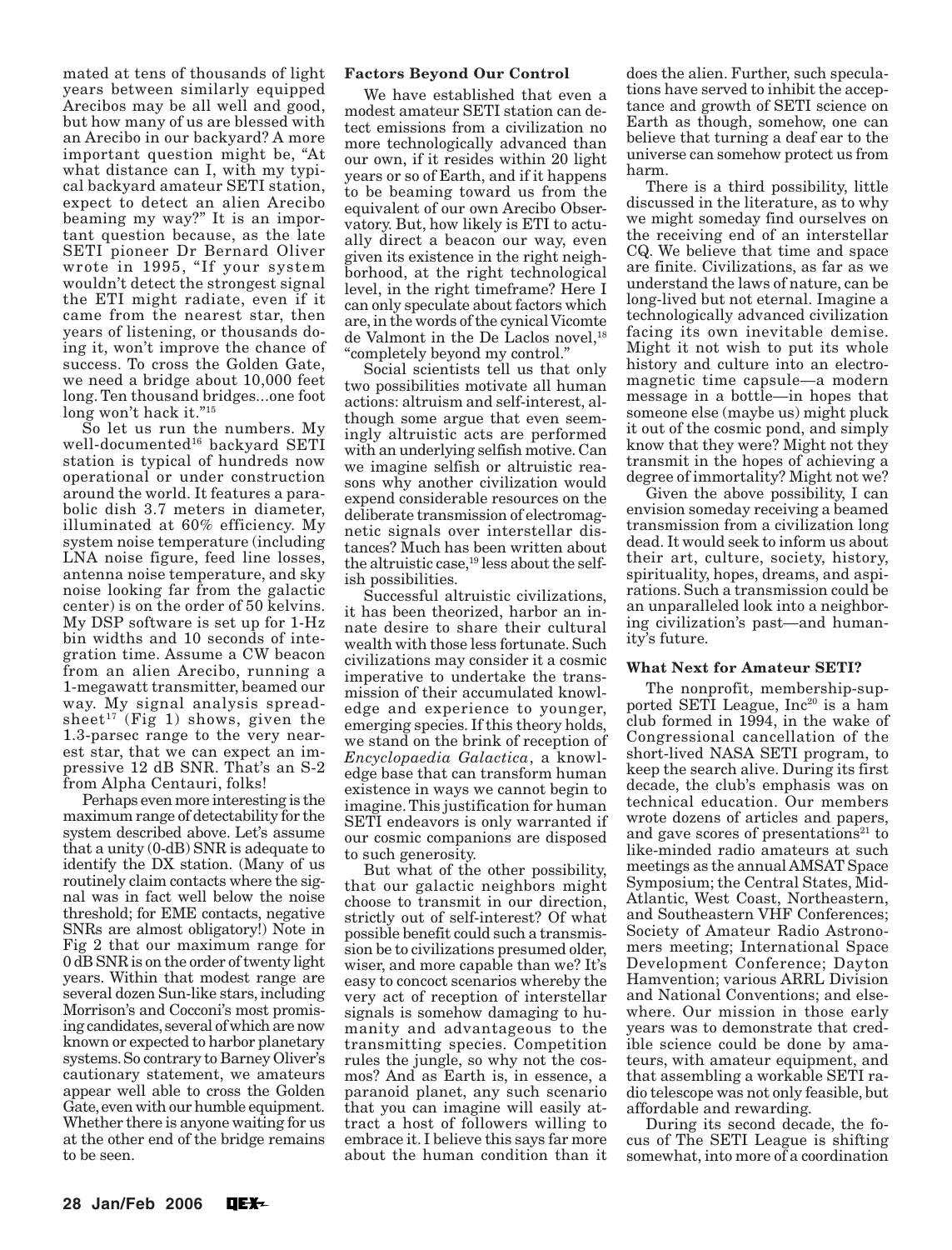role. The microwave hardware and DSP software now are well-defined, with well over a hundred amateur SETI stations currently on the air in 67 countries on all 7 continents. Our

next challenge is to achieve full sky and spectral coverage, with sufficient redundancy to ensure successful independent verification should an interesting candidate signal be detected. Given that The SETI League is an all-volunteer organization with officers who all have day jobs, families, and actual lives, such coordination taxes our limited resources. For-

### **More on SETI Probabilities**

As Paul ably notes, Frank Drake's contributions to SETI are outstanding. In 1961, he and J. Peter Pearman organized the first SETI conference held at the National Radio Astronomy Observatory in Green Bank, West Virginia. At that small gathering, they proposed agenda representing discrete factors in the probability of interstellar communication. Almost jokingly, Drake assembled those factors into what's now known as the Drake equation or the Green Bank equation (see Paul's discussion at **www.setileague. org/editor/quantify.htm**). Although never intended to be used quantitatively, the equation relates to the number of civilizations in our galaxy from which someone would be likely to get that big CQDX.

The result is the product of seven variables, seemingly sorted left-to-right in order of increasing uncertainty:

# $N = R^* f_n n_e f_l f_i f_c L$

where:

N=number of extraterrestrial civilizations that might expect contact from another

 $R^2$ =rate of star formation in our galaxy (stars/year)

 $f_p$ =fraction of those stars that have planets

 $n_{e}$ =average number of habitable planets per star that has planets (planets/star)

 $f_{\!\! \overline{F}}$ fraction of the above that develop life (civilizations/ planet)

 $f$ =fraction of the above that develop intelligent life

 $f_{c}$ =fraction of the above that are able and willing to communicate

L=the average lifetime of such a civilization (years).

The observational uncertainty of the value of  $R^{\hat{}}$  is low compared with the uncertainties of the other variables:  $R^{\tilde{}}\approx 10$  is the accepted value. Drake and his colleagues estimated that about half the stars in our galaxy have planets, so they set  $f_p \approx 0.5$ ; observation provides reasonably strong support. They set  $n_e \approx 2$ , although now there's plentiful evidence that typical stellar radiation levels in binary systems and those with red dwarfs would dictate a value lower by several orders of magnitude.  $f_{\textit{\text{f}}}$  was set to unity because all our evidence points to the rise of life on Earth very shortly (in cosmic terms) after suitable conditions were met. The uncertainties of the other factors are quite high.

Note that civilization lifetime L could be redefined as the length of time a civilization has emitted recognizable signals, purposefully or not. As Dr Shuch demonstrates, electromagnetic signals from Earth not intended for extraterrestrial communications are unlikely to be detectable even at the nearest star; so willingness, or at least cognizance, is legitimately part of the equation. He emphasizes to QEX that the equation is much more useful in its originally intended role as a research tool than as an actual calculation. However, much debate continues over its numerical solution, often with misleading results because the uncertainties of some factors are so high.

Carl Sagan optimistically speculated that all factors but L were relatively high. His pessimism about the value of L had to do with our own tendency toward selfdestruction. At present, observation shows that  $N=1$ . Think about that observation, but not for too long! Obvi-

ously, any assumptions about factors in the equation that produce values of N<<1 expose one or both of the following: 1) large uncertainties, or 2) that human beings are truly unique in the galaxy, by chance or otherwise. Without more data than we have now, the uncertainties of all the factors are uncertain! That's why the Drake equation is not yet a serious statistical tool.

We can keep trying to quantify the uncertainties, but being unique by any means can be a heavy-duty philosophical matter. At the base of modern scientific thinking regarding that is a thing called the anthropic principle. It comes in two flavors: weak and strong.

The weak anthropic principle states that we shouldn't be surprised by what we observe in our corner of the universe, since conditions must have developed in it that allowed us to be here to observe them. As Stephen Hawking wrote in A Brief History of Time (Bantam, 1988, ISBN: 0-553-05340- X), "It is a bit like a rich person living in a wealthy neighborhood and not seeing any poverty." In other words, if you measure that Earth is 4.5 billion years old, don't be surprised—that's how long it took for human beings to appear who were able to make the measurement.

The strong anthropic principle is much broader than the weak. It states that intelligent life as we know it couldn't exist under conditions significantly different from our own. In other words, if life as we know it didn't exist, then likely neither would our universe. That implies that a universe like ours *ought* to admit life as we know it at some point. Dr Hawking wrote, "The laws of science, as we know them at present, contain many fundamental numbers, like the size of the electric charge of the electron and the ratio of the masses of the proton and the electron....The remarkable fact is that the values of these numbers seem to have been very finely adjusted to make possible the development of life. For example if the electric charge of the electron had been only slightly different, stars either would have been unable to burn hydrogen and helium, or else they would not have exploded [to redistribute heavier elements].... One can take this either as evidence of a divine purpose... or as support for the strong anthropic principle." I told you it was heavy-duty philosophy!

The often-used estimate of  $f_i \approx 0.01$  may be way too optimistic. Our solar system's orbit about the galactic center is evidently nearly circular, at such an orientation that it avoids significant radiation and ejecta from novae for hundreds of millions of years at a time. Other star systems are not so lucky. Systems like ours may be five orders of magnitude rarer than the average, indicating  $f_i \approx 10^{-7}$ . That might make us feel a bit lonely. On the other hand, taking only our own experience and setting  $L \approx 50$  may be too pessimistic. Civilizations might be able to communicate long after they've departed the scene. That likelihood increases with the time they actually lived.

Could ours be the only planet in a galaxy of hundreds of billions of stars supporting this kind of discussion? Some feel another question should be asked: "Should we begin our search for intelligent life right here at home?" But Dr Shuch warns that funding for that research is unlikely because of its low probability of success.—Doug Smith, KF6DX